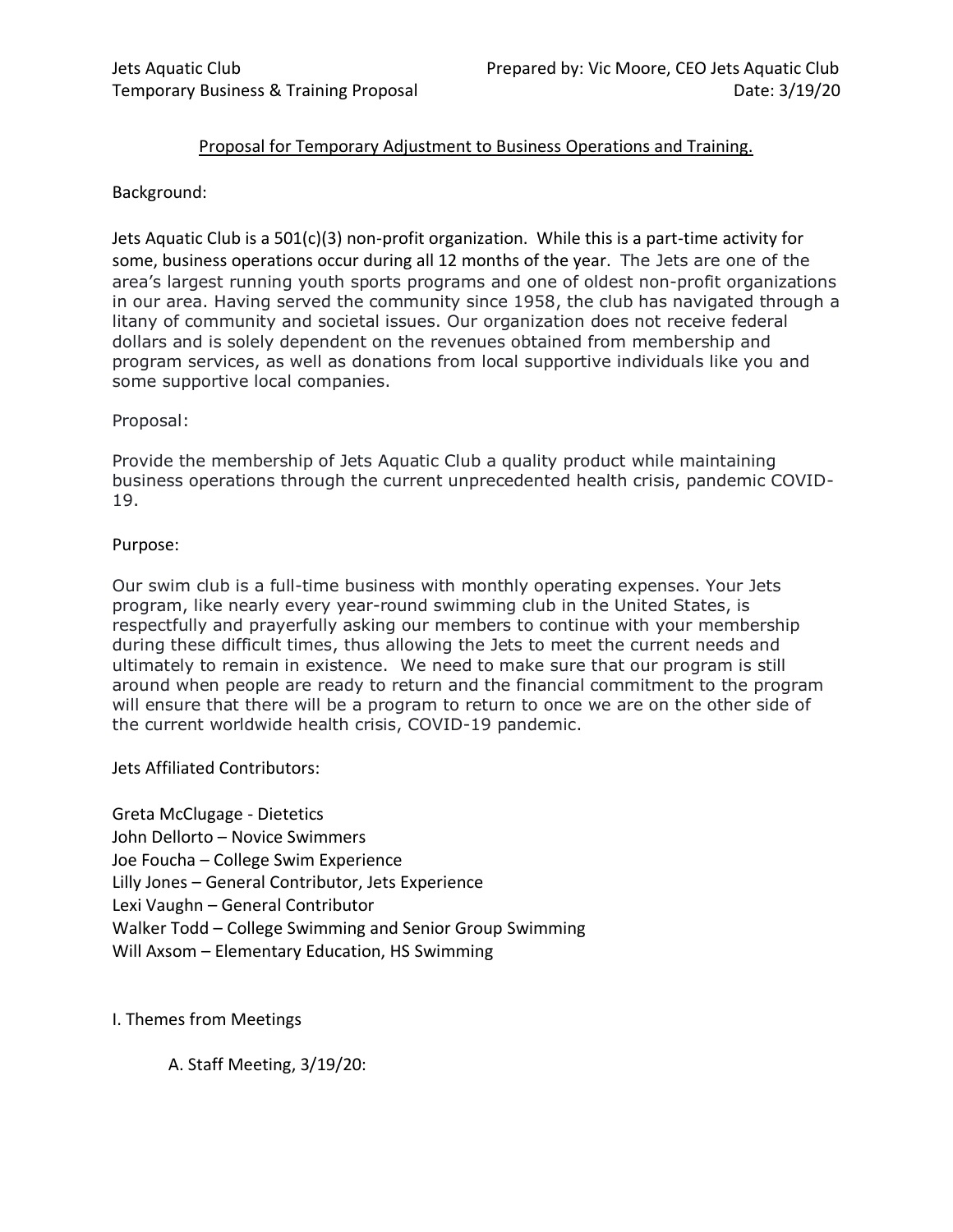1. General consensus is to continue to adopt to the CDC guidelines and adapt to the changes. There is no precedent for what is happening right now.

2. Club needs to continue to function via correspondence, social media outlets. Content will be created and delivered to the body each day.

3. Financial options should be provided to the members in regard to membership and every option should be regarded equally.

4. Allow Jets contributors access to send emails to program.

B. USA Swimming Sport Development Consultant, Mark Hesse:

1. Mark commended us on (1) being proactive and ahead of the curve on shutting down practices and maintaining Safety First and Foremost and (2) keeping entire base informed via email and GroupMe.

2. Mark echoed A-3 above and provided insight and real-life examples from other programs and a phenomenal financial plan created by a YMCA.

4. Encouraged me to remain calm and collected and make sure the BOD does the same. Reiterated that this scenario is unprecedented. Stated that people will be emotional so it is imperative that the BOD and Staff be unified in the stance after everything is decided. Kill the rumor mills with unity or the rumor mills will kill a program.

6. Everyone must be able to adapt and pivot as new revelations come.

7. Utilize online platforms to remain engaged. Do not shut down operations. Keep the swimmers active and involved, keep money coming in even if adjustments need to be made.

C. USA Olympic Coach/Professional Consultant, John Dussliere

1. Have a measured, but confident leader approach.

2. Start marketing Summer League and any clinics now and get some interest/income generating.

3. Board sells the membership on the fact that the staff are being tasked during the closed pool time to investigate and build a new structure that prevents this situation in the future.

Discussion for revised payment structure: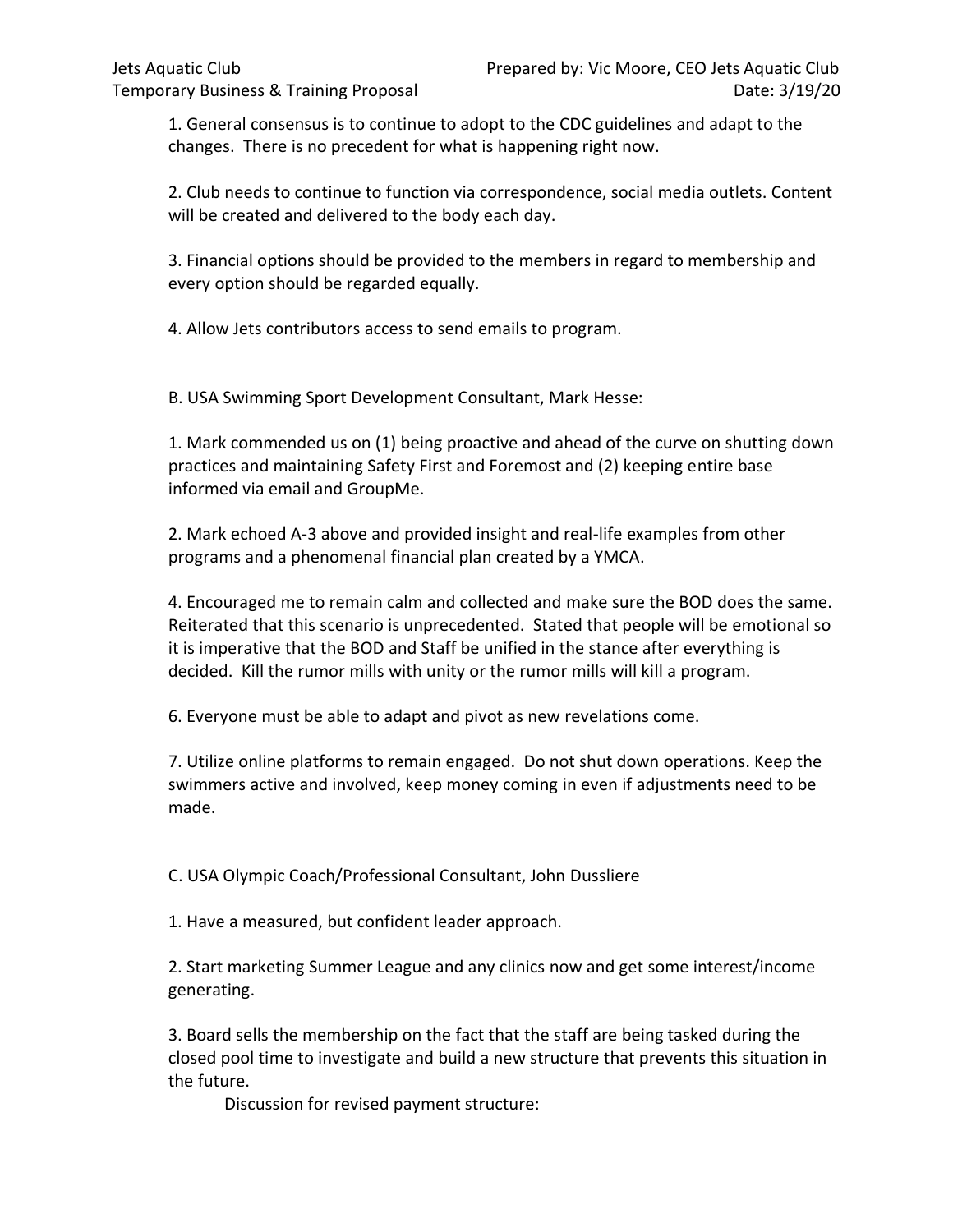Structure moves to an annual fee that can be paid in a couple ways: A- Full year up front

B- Biannually at maybe 2-3% extra.

C- 10 payments (instead of monthly) that would equate to what is currently charged at 12 months. This strategy provides impression of two free months generally in the two months where you have any sort of break or during long course which may retain more summer participants as it is considered free and/or already covered. (Months to consider: July, August, December, March, April).

D. Program Director Nu Wave Swim Club, Ross Hedrick.

1. Nu Wave took an offensive, pre-emptive approach by canceling workouts last Friday through this week.

2. Every day they have checked the latest recommendations from the CDC and USA-S and implemented them. Goal was to let things play out a little further and make decisions based on fact and not feelings.

3. Committed to supporting the staff. Paying staff their regular weekly hours as long as it possible. Avoid tapping reserves, not shutting down dues.

4. Utilizing multiple platforms to remain engaged. Three days per week, group-by-group live workout on Google Hangouts, Facebook Live, Insta.

5. Send a daily email blast including a dryland workout, 1-2 articles for athletes/parents to read, and a valuable, educational video from the swimming community to watch.

6. Coaching Staff sees no immediate need to make any major decisions for May and June at this time, but schedule will be evaluated and re-worked as needed.

II. Responsibilities and Tasks for the Jets Organization (Staff and BOD)

A. Take Care of Part-time Staff.

For a minimum of two pay periods, pay each hourly coach what they regularly make on weeks in which they do not attend a swim meet. Keep them Engaged.

B. Utilize the information provided by the individuals above to build a plan; present to families by Friday; and implement Monday.

C. Remain flexible to adapt to the changing environments, but plan to be out of water through April 30<sup>th</sup> at minimum.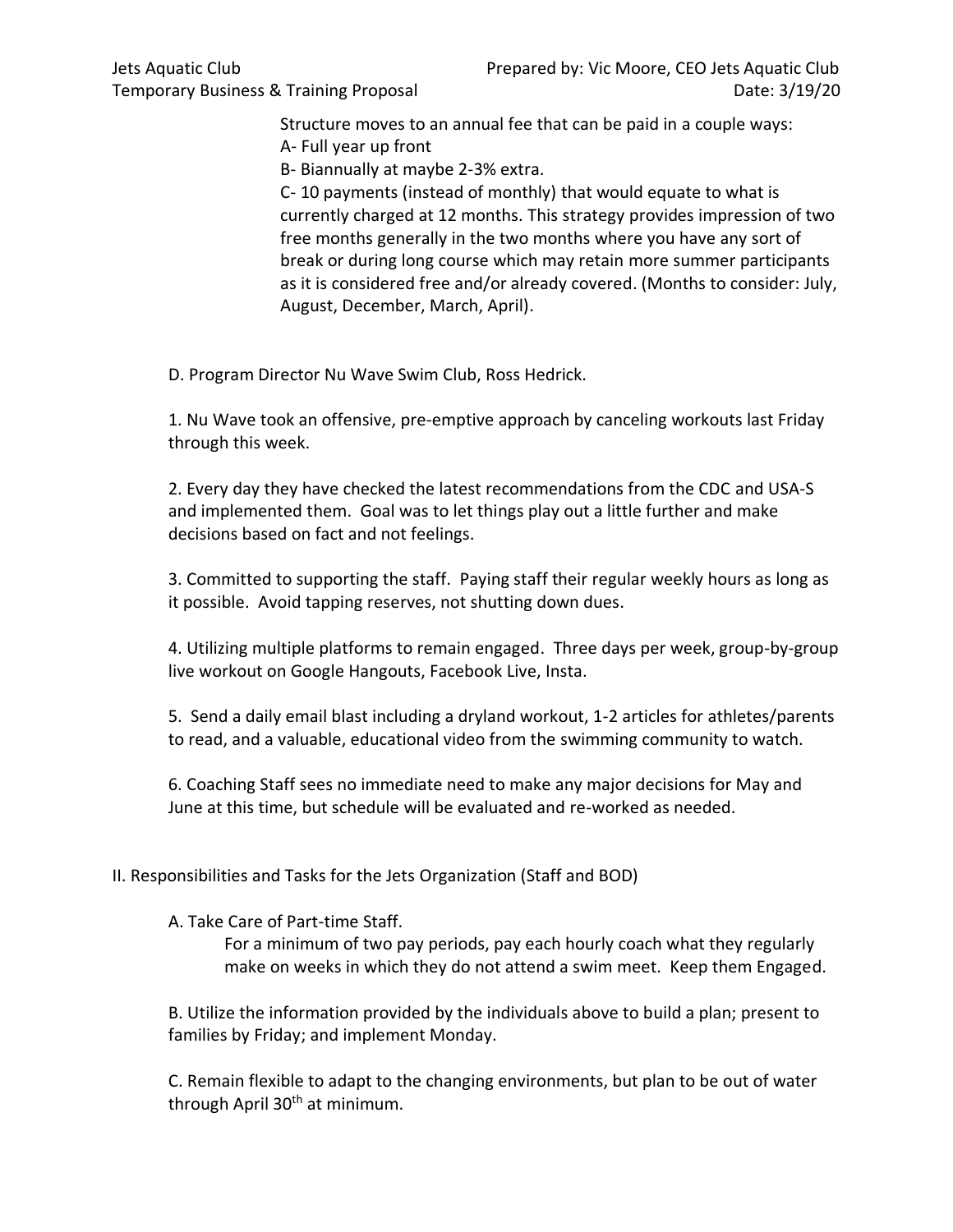D. Evaluate the current meet schedule and adjust as needed.

E. Work congruently and transparently to ensure best practices, relatable content, and allow the business to operate most productively.

F. View Current Budget and evaluate what we can do financially at worst case scenario.

G. Provide a strong product to our families in the interim through creative curriculum.

III. Proposed Temporary Training Plan set to begin Monday, 3/23/20.

#### A. Overview

1. Begin 3/23/20. This start date negates the previously scheduled break for next week.

2. Daily Email blast providing a brief update, creative content and a daily workout.

3. Through Social Media Platforms: Attention to each group by utilizing Jets affiliated contributors.

4. Provide families with an outline and brief explanation of the strategy by Friday close of business. This timeframe provides ample time for people to make their decisions.

#### B. Detailed Schedule

#### 1. Full Program

a. Daily email blast to include any updates; a daily workout; visual aids; educational article(s); and a video to watch online (original work -or- from an outside resource).

b. Facebook Live – 30 to 60 second video on Facebook Live 2-3 times weekly. Greta to organize schedule and hold staff accountable to the schedule.

c. Creative content posted on social media outlets: Facebook, IG, Twitter.

#### 2. Fun & Fitness and Age Group 2

a. John Dellorto and Greta McClugage will share overseeing these groups, will serve as point of contact for these groups. Will communicate directly with families, multiple times per week.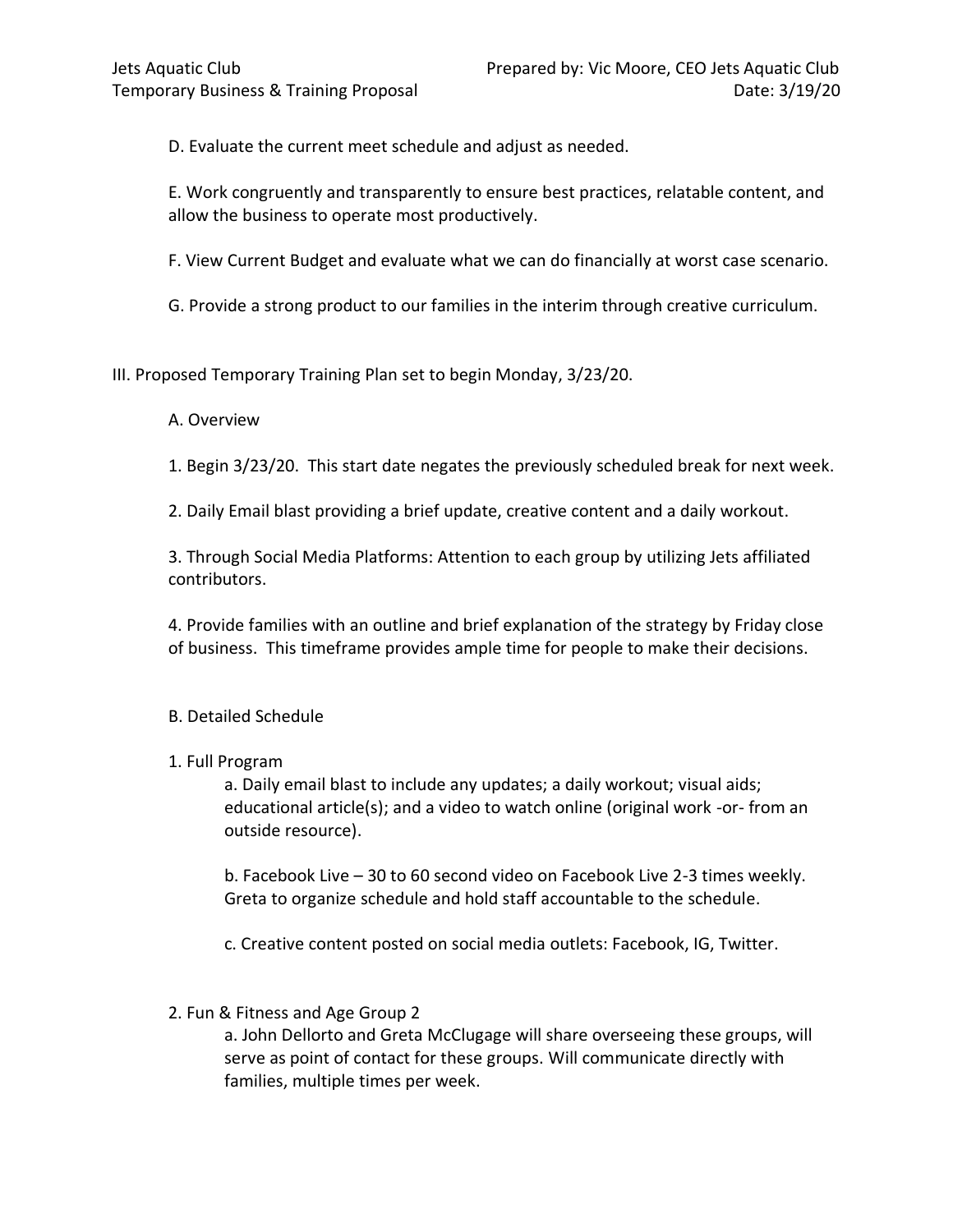b. Dryland exercises and creative content provided regularly that is relatable to these groups.

c. bi-weekly fun, interactive activity via Google Hangouts or another platform.

## 3. Age Group 1

a. Vic Moore oversees this group, will serve as point of contact for this group. Will communicate directly with families, multiple times per week.

b. Dryland exercises and creative content provided regularly that is relatable to AG1.

c. Tri-weekly exercises fun, interactive activity via Google Hangouts or another platform.

d. Assign age group appropriate short readings for kids to read and reflect. Athletes should be prepared to ask/answer questions to coaches and/or parents.

## 4. Age Group Elite

a. Vic Moore oversees this group, will serve as point of contact for this group. Will communicate directly with families, multiple times per week.

b. Provide challenging, unique dryland exercises and creative content provided regularly.

c. Daily exercises fun, interactive activity via Google Hangouts or another platform.

d. Assign age group appropriate short readings for kids to read and reflect. Athletes should be prepared to ask/answer questions to coaches and/or parents.

#### 4. Seniors

a. Walker Todd oversees this group, will serve as point of contact for this group. Will communicate directly with families, multiple times per week.

b. Provide challenging, unique dryland exercises and creative content provided regularly.

c. Daily exercises fun, interactive activity via Google Hangouts or another platform.

d. Assign higher level readings for high school aged kids to read and reflect. Athletes should be prepared to ask/answer questions to coaches and/or parents.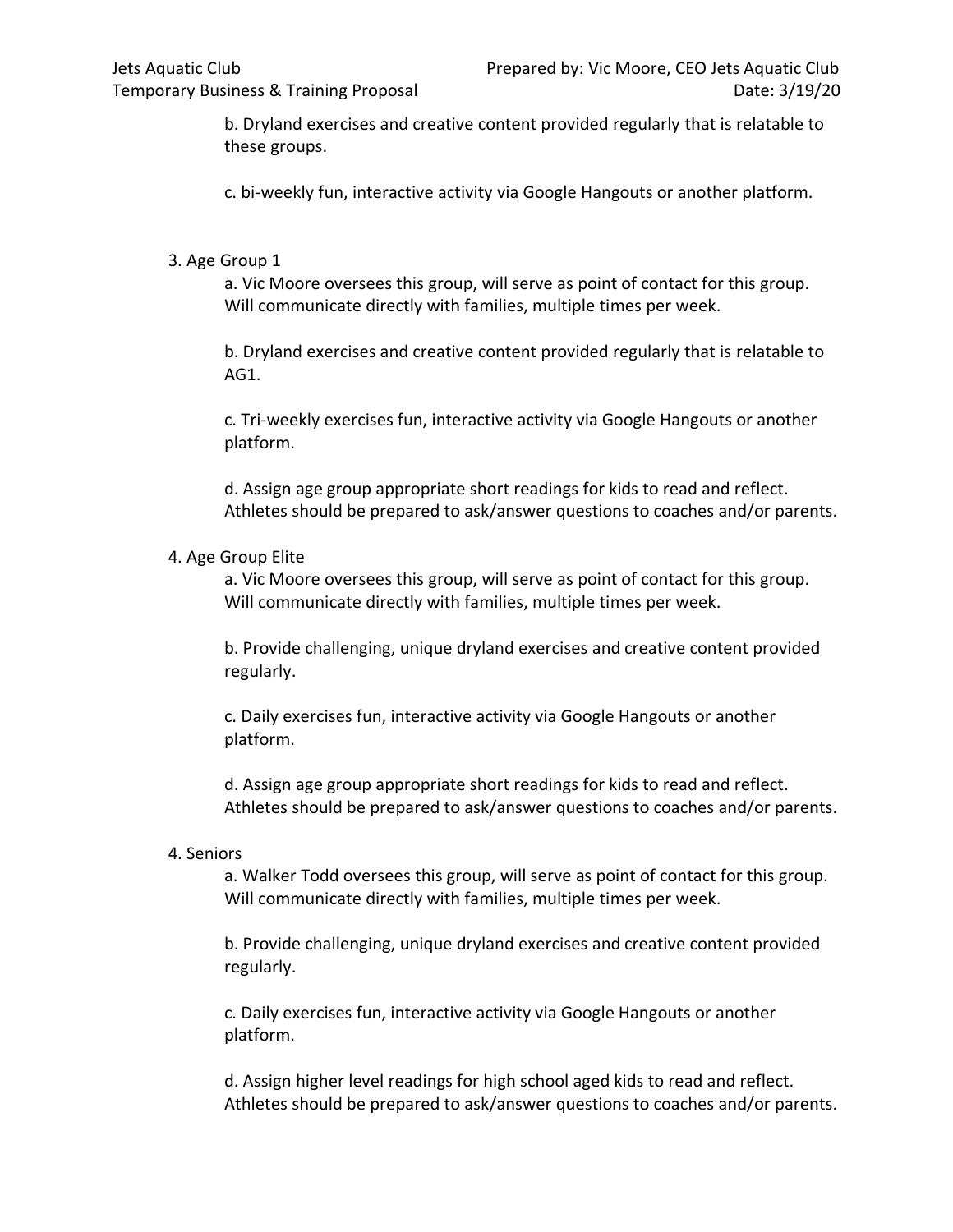## IV. Program Costs

A. With respect to the current climate, each family will have opportunity to make decisions based on their individual needs and give opportunity to do their part in keeping their children physically active and mentally stimulated.

B. As a show of solidarity and support in the decision making, I am humbly requesting that all Jets BOD members please remain paying the full cost of the program.

C. Payment Options as recommended by Mark Hesse and similar to those implemented by swim clubs and YMCA's around the country. Wording below is written to you as parents on the program and will then be presented as written below after approval from the board.

Proposed Cost Options in relation to the program summaries above:

- Option 1: Continue to support your Jets by continuing your monthly membership dues at regular group fees, please click here <Link will be created>. In exchange for your support during this critical time, we're offering \$15.00 in Jets Bucks per household and an additional \$5.00 in Jets Bucks per individual member for each month we are out of the water. Jets Bucks may be used for ancillary programming with Jets such as Jets hosted stroke clinics and also heat sheets at home meets. For more information and details regarding the Jets Bucks Program including a list of all programs, please click here <link will be created>.
- Option 2: Support your Jets by paying 75% of your monthly dues at regular group fees.
- Option 3: Support the Jets by providing a financial gift of  $\equiv$ (Dollar Amount). With this option, you will be able to recognize your gift as a taxdeductible donation while continuing to support our organization.
- If you're unable to continue paying membership dues, we understand. We are happy to put your membership on a temporary hold until we resume swimming. Please click here <link will be created> to begin the process of changing your membership.
- If you registered for a meet or event that has been postponed or canceled, the costs of the event or program will be credited back to your account as a credit to use when we reopen. 12
- If you have questions or need to talk with Jets regarding your membership, please email vpm.moore@gmail.com.